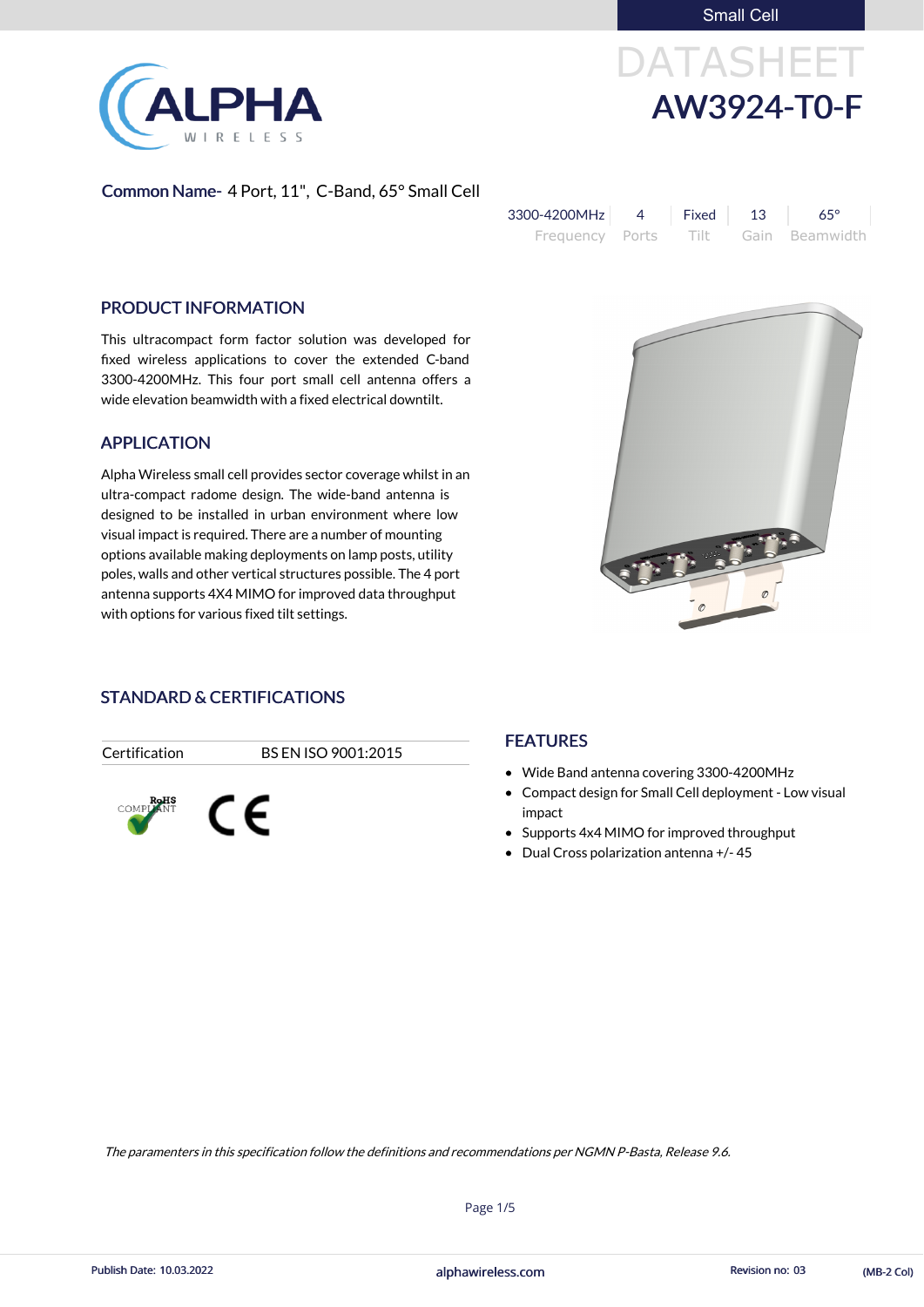

### AW3924-T0-F

### TECHNICAL SPECIFICATION

| <b>Electrical Specifications</b>        |       |            |                               |                |
|-----------------------------------------|-------|------------|-------------------------------|----------------|
| <b>Frequency Range</b>                  |       | <b>MHz</b> | 3300 - 3800                   | 3800 - 4200    |
| Polarisation                            |       | Degree     | +/-45° Slant Linear           |                |
| Gain                                    | Basta | dBi        | $12.0 \pm 0.5$                | $12.5 \pm 0.5$ |
|                                         | Max   | dBi        | 12.5                          | 13.0           |
| Azimuth Beamwidth                       |       | Degree     | $65^\circ$                    |                |
| Azimuth Beam Squint                     |       | Degree<    | $3^\circ$                     |                |
| Elevation Beamwidth                     |       | Degree     | $22^{\circ}$                  | $20^{\circ}$   |
| <b>Electrical Downtilt</b>              |       | Degree     | $\mathsf{T} \mathsf{O}^\circ$ |                |
| <b>Electrical Downtilt Deviation</b>    |       | Degree<    | $1^{\circ}$                   |                |
| Impedance                               |       | Ohms       | 50                            |                |
| <b>VSWR</b>                             |       | ≺          | 1.5                           |                |
| <b>Return Loss</b>                      |       | dB         | 14                            |                |
| <b>Isolation</b>                        |       | dB         | 25                            |                |
| Front to Back Ratio: Total Power +/-30° |       | dB         | 25                            |                |
| <b>Cross-Polar Discrimination</b>       |       | dB         | 16                            |                |
| Maximum Effective Power Per Port        |       | W          | 50                            |                |

### Representative Pattern Files





For radiation pattern files, please login at www.alphawireless.com

Azimuth **Elevation** 

#### alphawireless.com

Publish Date: 10.03.2022 **Revision no: 03** alphawireless.com **Revision no: 03** (MB-2 Col)

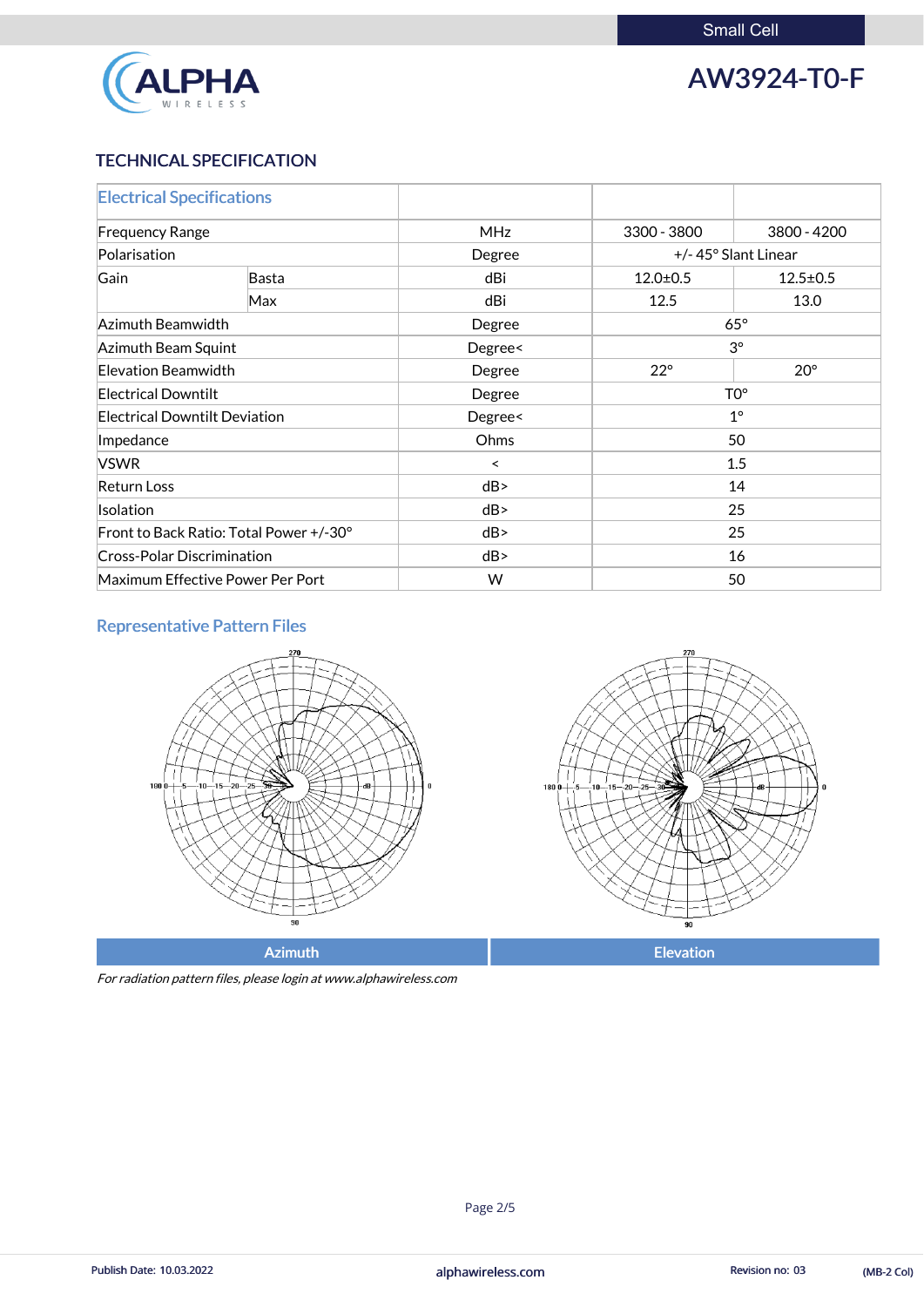

### AW3924-T0-F

### TECHNICAL SPECIFICATION

| <b>Mechanical Specifications</b>                |                              |                                                     |
|-------------------------------------------------|------------------------------|-----------------------------------------------------|
| Dimensions                                      | $mm$ (in)                    | $285(11.2) \times 280(11) \times 85(3.3)$ - (LxWxD) |
| Packing Size (LxWxD)                            | $mm$ (in)                    | $415(16.3) \times 337(13.3) \times 165(7)$          |
| Net Weight (antenna)                            | kg (lb)                      | 2.5(5.5)                                            |
| Net Weight (mount)                              | kg (lb)                      | 1.5(3.3)                                            |
| Shipping Weight                                 | kg (lb)                      | 4(8.8)                                              |
| Connector Type (Female)                         |                              | $4.3 - 10$                                          |
| Connector Quantity                              |                              | $\overline{4}$                                      |
| <b>Connector Position</b>                       |                              | <b>Bottom</b>                                       |
| Windload Frontal (at Rated Wind Speed: 150km/h) | $N$ (lbf)                    | 105(24)                                             |
| Windload Lateral (at Rated Wind Speed: 150km/h) | $N$ (lbf)                    | 34(8)                                               |
| <b>Survival Wind Speed</b>                      | km/h (mph)                   | 200(125)                                            |
| Radome Material                                 |                              | <b>ASA</b>                                          |
| Radome Colour                                   | <b>RAL</b>                   | 7035                                                |
| <b>Product Compliance Environmental</b>         |                              | <b>RoHS</b>                                         |
| <b>Lightning Protection</b>                     |                              | <b>DC Grounded</b>                                  |
| Cold Temperature Survival                       | $^{\circ}$ C ( $^{\circ}$ F) | $-40(-40)$                                          |
| Hot Temperature Survival                        | $^{\circ}$ C ( $^{\circ}$ F) | 70 (158)                                            |

### Array Layout and RET Information

|                |                | Array                                                       | Frequency<br><b>MHz</b> | <b>Ports</b> |
|----------------|----------------|-------------------------------------------------------------|-------------------------|--------------|
|                |                | P1                                                          | $3300 - 4200$           | $1 - 2$      |
|                |                | P <sub>2</sub>                                              | $3300 - 4200$           | $3 - 4$      |
| P <sub>1</sub> | P <sub>2</sub> | Note: Coloured box sizes do<br>not represent antenna sizes. |                         |              |

### alphawireless.com

Publish Date: 10.03.2022 **Alphawireless.com** alphawireless.com Revision no: 03 (MB-2 Col)

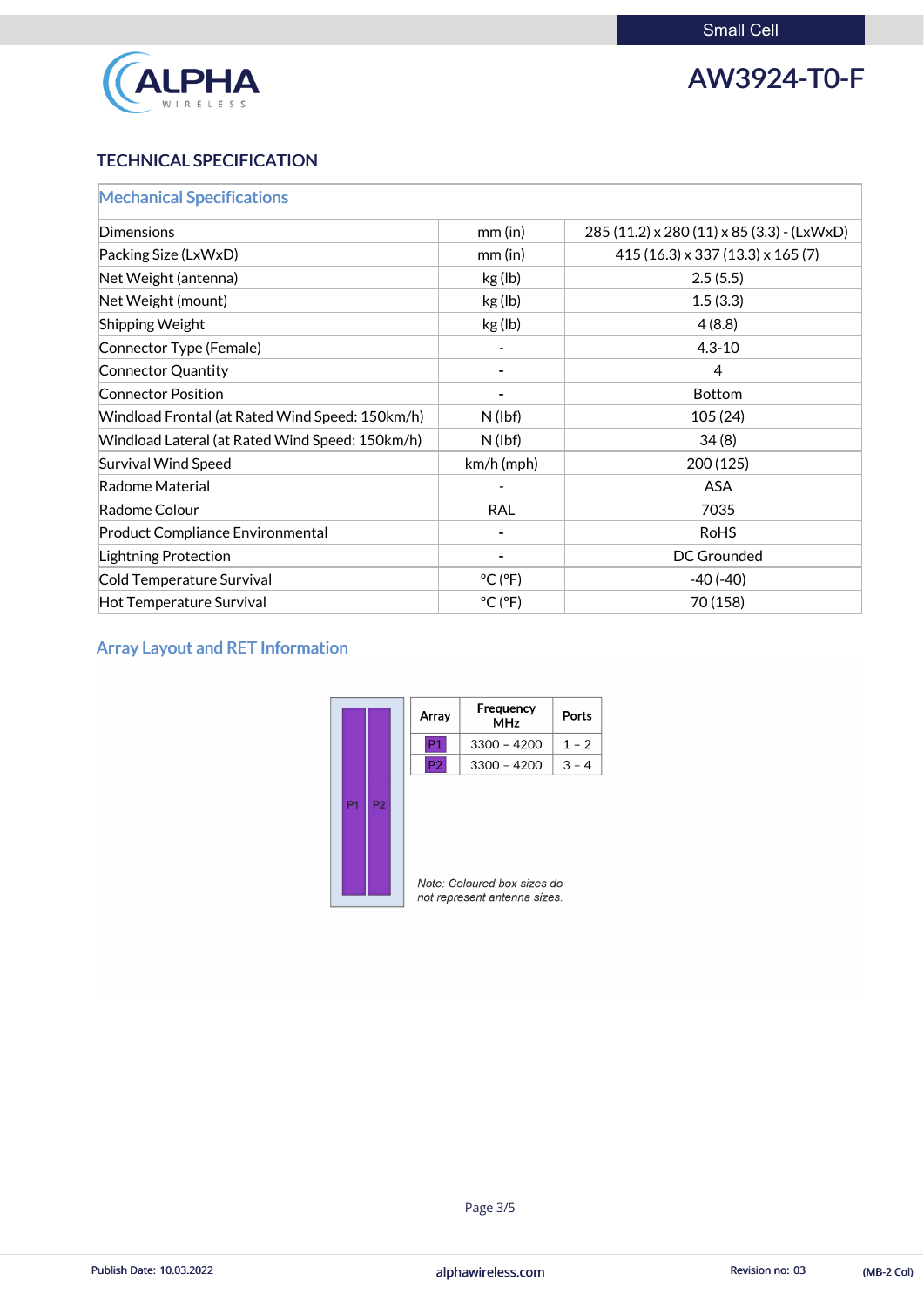Small Cell



## AW3924-T0-F

### TECHNICAL SPECIFICATION

### Mechanical Illustration

All measurements are in mm (in)









Publish Date: 10.03.2022 **alphawireless.com** and alphawireless.com Revision no: 03 (MB-2 Col)